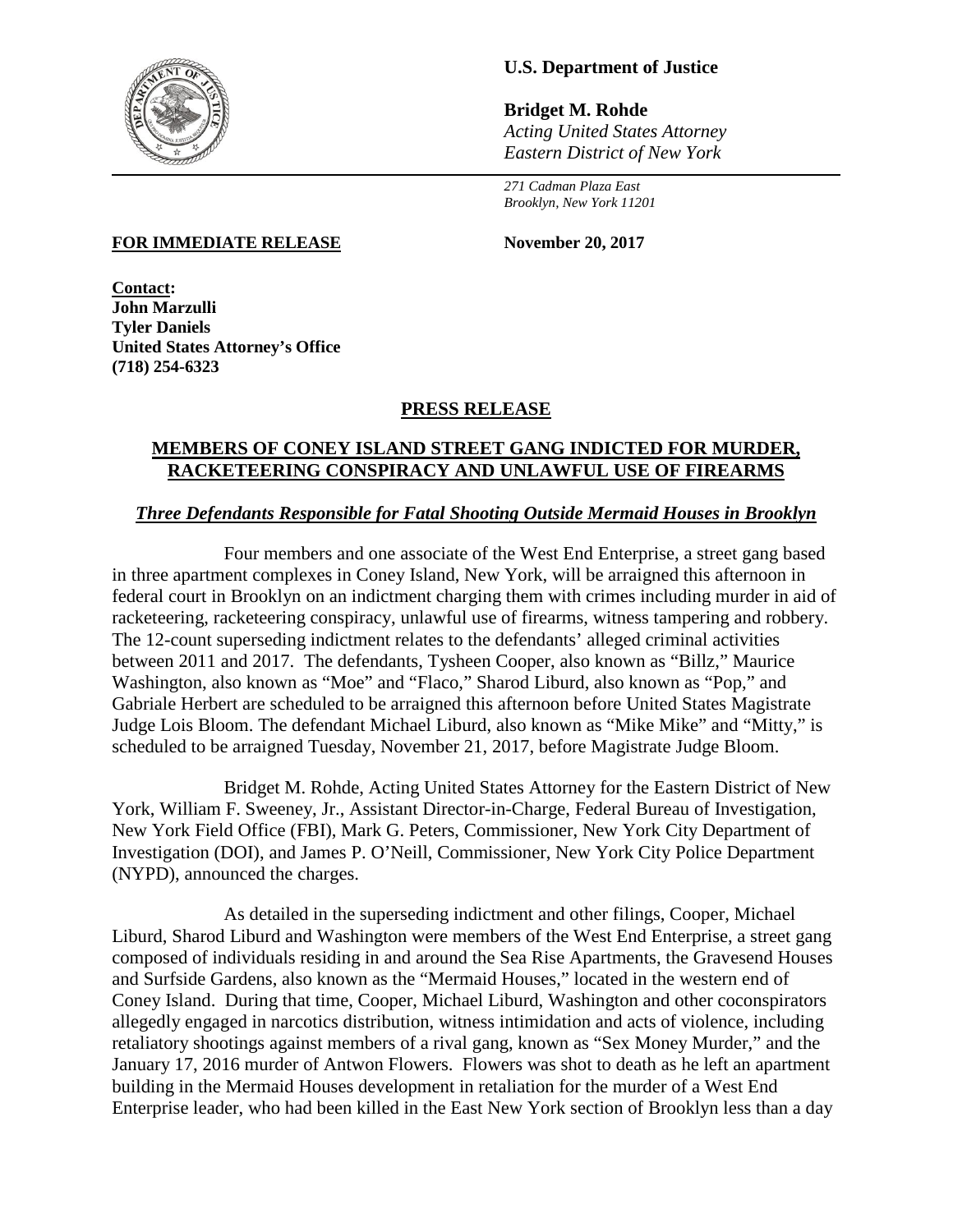earlier. Herbert, Cooper and Sharod Liburd are also charged with a gun-point Hobbs Act robbery.

"As alleged, the defendants and other members of their street gang have subjected the residents of Coney Island to violent conduct, including murder, over a period of years," stated Acting United States Attorney Rohde. "The indictment sends a clear message that this Office, together with our federal and local law enforcement partners, will use every available resource to rid our communities of gangs, and the crimes they commit, by prosecuting gang members to the fullest extent of the law." Ms. Rohde extended her thanks to the Drug Enforcement Administration for its assistance in the investigation.

"People usually think of Coney Island as a fun place to ride the rides, and have a hot dog on the beach. The men charged in this case created a dirty underbelly in a family oriented place, accused of murder, violence and criminal behavior," stated FBI Assistant Director-in-Charge Sweeney. "Not only did they allegedly commit these crimes, they did their best to make sure no one would testify against them. These dangerous gangs don't have a place on Coney Island, or in any community, and the FBI won't relent in pursuing cases targeting their leadership."

"Ridding drugs, gangs and violence from New York City public housing is essential and this joint investigation resulted in just that," stated DOI Commissioner Peters. "Public housing tenants deserve what all New Yorkers want: a safe home for themselves and their children. DOI is proud to work with our federal and city law enforcement partners to expose and stop these crimes."

The charges in the superseding indictment are merely allegations, and the defendants are presumed innocent unless and until proven guilty. If convicted, the defendants each face a sentence of life imprisonment.

The superseding indictment is the fifth indictment in the government's ongoing investigation into gang violence in Brooklyn's Coney Island neighborhood. The government's case is being handled by the Office's Organized Crime and Gangs Section. Assistant United States Attorneys Rena Paul and Mathew S. Miller are in charge of the prosecution.

# **The Defendants:**

TYSHEEN COOPER ("Billz") Age: 26 Residence: Brooklyn, New York

GABRIALE HERBERT Age: 20 Residence: Brooklyn, New York

MICHAEL LIBURD ("Mike Mike" and "Mitty") Age: 27 Residence: Brooklyn, New York